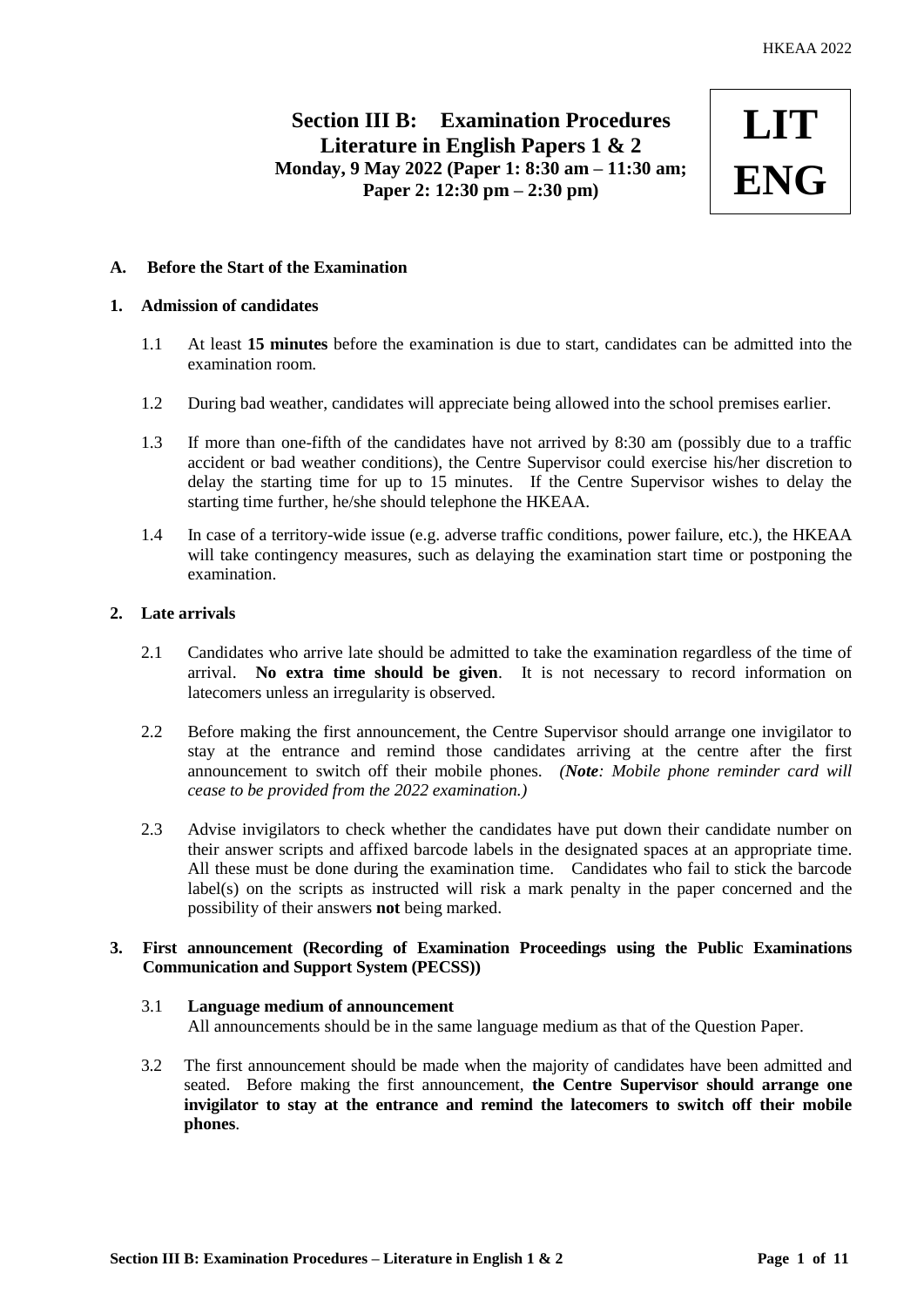# 3.3 Announce:

### **All subjects/papers**

The 'Public Examinations Communication & Support System' has been installed at this examination centre. The centre conditions and examination proceedings will be recorded. Only authorised persons of the HKEAA can view, store or handle the recordings. The recordings will be destroyed upon closing of the examination year.

### **4. Second announcement (Checking of personal belongings)**

Announce:

### **(All subjects/papers)**

Check that you have taken the correct seat according to the seat number as stated on your Admission Form. Place your Admission Form and Identity Card or identification document on the top right-hand corner of your desk and not inside any folder. If you bring a folder, you must put it under your chair. Put up your hand if you have any questions. (Pause)

Put all the stationery you need to use on your desk. If you have brought a pencil case, put it in your bag or under your chair. (Pause)

If you intend to use a calculator during the examination, put the calculator on your desk. Remove the calculator cover/jacket and place it inside your bag or under the chair. Check your calculator now to make sure that no writings or markings have been made on the calculator. (Pause)

If you have brought a mobile phone, take out the phone now. Check to see if it has been switched off. (Pause) If not, switch it off now. You should also ensure that the alarm function of the phone has also been turned off and no sound will be emitted. (Pause for 15 seconds to ensure that candidates are complying with the instructions)

Now place the phone under your chair in a position clearly visible to the invigilators. (Pause)

If you have question paper(s) from previous examination session(s), notes, pieces of paper, books and dictionaries etc., put them in your bag. If you have brought any electronic devices (such as tablet, multimedia player, electronic dictionary, databank watch, smart watch, wireless earphones or other wearable technologies with communication or data storage functions, etc.), or articles that can emit sound, switch them off now (if possible) and put them in your bag or under your chair. (Pause)

Zip up your bag and put it under your chair. Do not leave your bag in the aisle. If you do not have a bag, put your purse and your mobile phone under your chair but bring all your other belongings to the front of the hall and put them … (Please clearly tell the candidates the location which you assign and ask an invigilator to assist).

Please note that if you are found to have any unauthorised materials on your desk or in the drawer of your desk, on your body or in your clothing after the Question Papers have been distributed, or any electronic devices (including mobile phone) switched on during the examination, you will receive a mark penalty, subject downgrading or even be disqualified from the whole examination.

Put up your hand if you have any questions. (Pause)

#### **Note:**

Repeat this announcement nearer the start of the examination if there are a lot of latecomers.

The Centre Supervisor should ask the invigilators to check that the candidates follow these instructions. **Before the examination begins, should no mobile phone be found under a candidate's chair, invigilators may ask the candidate concerned if he/she has brought a mobile phone.**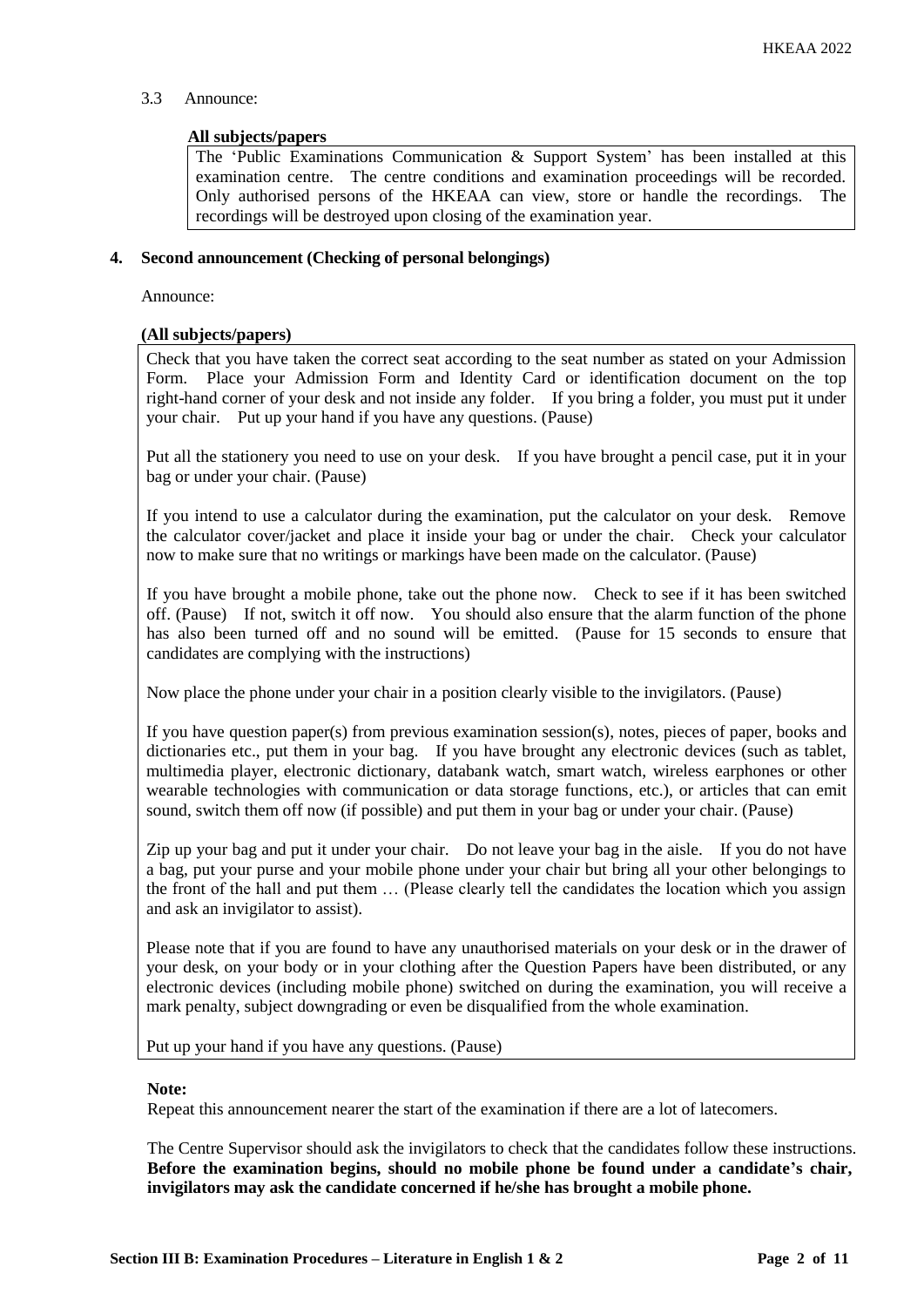# **5. Third announcement (Checking of barcode labels)**

# **Literature in English 1 and 2**

You should have on your desk a barcode sheet. Put up your hand if you do not. (Pause)

Your English name has been printed on the top of the barcode sheet. Each barcode label on the sheet has been printed with your candidate number, centre number, seat number and the subject/paper name. Please check to make sure that you have been given the correct barcode sheet. Put up your hand if you have any questions. (Pause)

After the start of the examination, you should first write your Candidate Number in the boxes provided on the front cover of the Answer Book. You should copy your Candidate Number from your Admission Form. Moreover, you should stick barcode labels in the designated spaces on the cover and the inner pages of your Answer Book.

If you use a supplementary answer sheet, you should also write your Candidate Number and affix a barcode label in the designated space. Do not fold, scratch or stain the barcode labels.

No extra time will be given to candidates for sticking the barcode labels on after the 'Stop working' announcement.

Each page of the Answer Book and supplementary answer sheet has been printed with a page number. Do not change any of the page numbers or write your answers near them as this might affect the scanning of your script. It should also be noted that answers written in the margins will not be marked.

# **6. Fourth announcement (Checking of Answer Books)**

#### **Literature in English 1 and 2**

You should have on your desk an Answer Book. Put up your hand if you do not. (Pause)

You should enter the question number on the front cover of the Answer Book and mark the corresponding question number box on each page of the Answer Book and supplementary answer sheets on which you have written any answers. Start each question on a new page.

No extra time will be given to candidates for filling in the question number boxes after the 'Stop working' announcement.

Now, read the Instructions on the cover of the Answer Book. (Pause)

# **7. Fifth announcement (Distribution of Question Papers)**

The Centre Supervisor should check carefully whether the Question Papers are **for the correct session**. The Centre Supervisor should then unseal and **open the packets of Question Papers in front of the invigilators and candidates**. After ensuring that there are sufficient copies for distribution, announce:

# **Literature in English 1 and 2**

The Question Paper will be distributed now. Make sure you have put away all unauthorised articles; otherwise you will be penalised. (Pause to allow sufficient time, say 10 seconds, for candidates to put away their unauthorised articles)

Do not turn over your Question Paper and do not start writing until you are told to do so.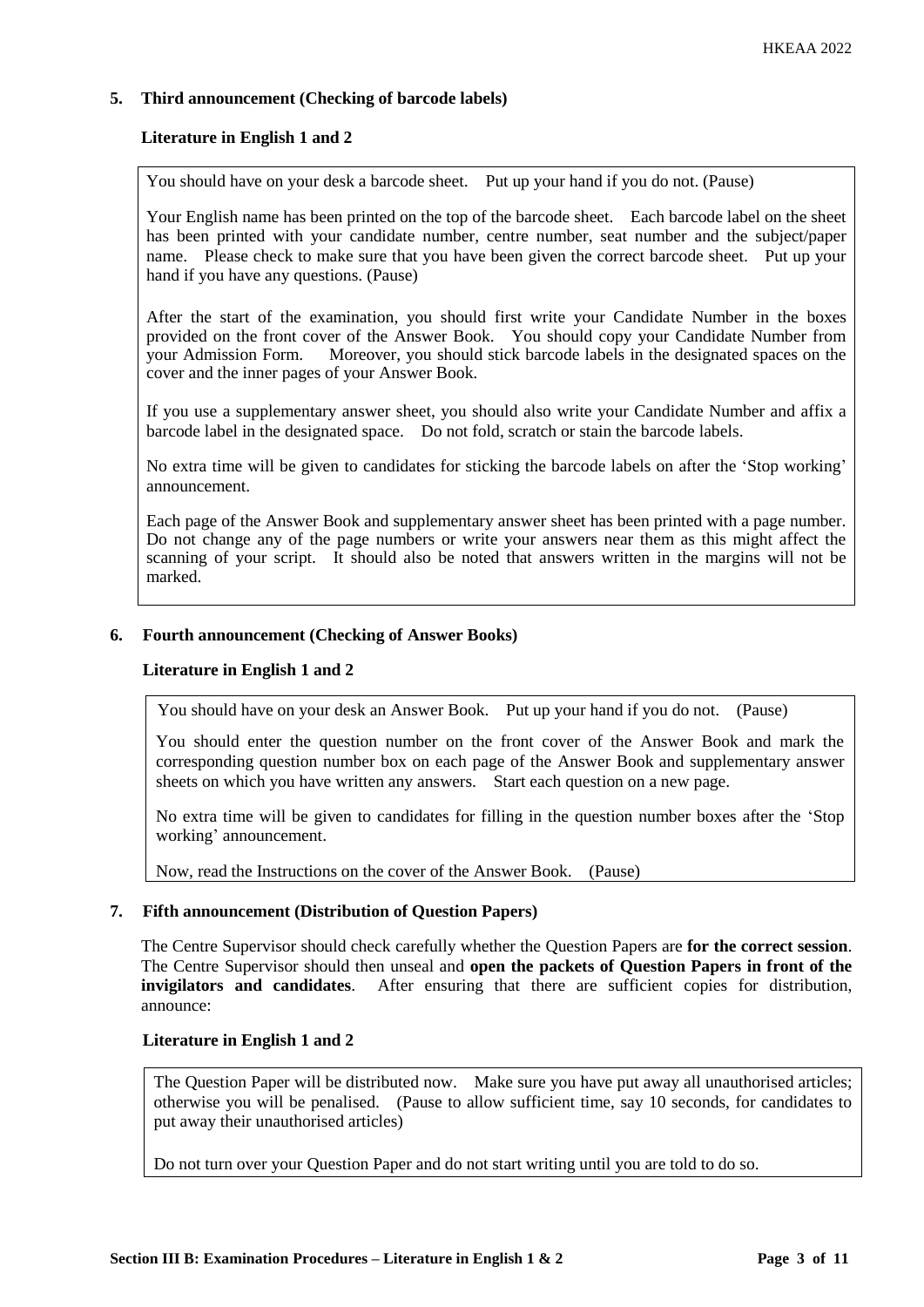The Centre Supervisor should then give the Question Papers to the invigilators and instruct them to distribute the papers to the candidates, with **the cover of the Question Papers facing up**.

### **8. Sixth announcement (Checking of Question Papers)**

### **Literature in English 1 and 2**

You should have on your desk a Question Paper and an Answer Book. Put up your hand if you do not. (Pause)

Now, read the Instructions on the cover of the Question Paper. Do not turn over the Question Paper until you are told to do so. (Pause for 15 seconds)

### **9. Seventh announcement (Checking of Question Papers and start of the examination)**

9.1 Before the start of the examination, the Centre Supervisor should remind candidates to make sure that they do not have any electronic devices (including mobile phones) switched on or on the body. Then ask the candidates to open the Question Papers to **check the number of pages/questions**. After the start of the examination, candidates should first write their candidate number in the boxes provided on the front cover of their Answer Book and affix barcode labels in the designated spaces on the front cover and the inner pages of the Answer Book according to the instructions on the cover. No extra time will be given to candidates for sticking the barcode labels after the 'Stop working' announcement.

### **Literature in English 1 and 2**

Before the examination begins, make sure that you have switched off your mobile phone, including the alarm function, and that you do not have any electronic devices on the body. (Pause to allow sufficient time, say 30 seconds, for candidates to do the final check)

Check your Question Paper to make sure that there are no missing questions. Words like '**End of Paper**' or '**End of Section**' should appear after the last question. (Pause)

**Close the Question Paper after checking.**

**After the announcement of the start of the examination**, you should first write your Candidate Number in the boxes provided on the front cover of the Answer Book. You should copy your Candidate Number from your Admission Form. You should stick barcode labels in the designated spaces on the cover and the inner pages of your Answer Book according to the Instructions on the cover.

**No extra time will be given** to candidates for sticking barcode labels after the 'Stop working' announcement.

9.2 The Centre Supervisor should **check if there is any Special Notice** which contains last-minute messages to candidates. The Special Notice, if any, is in a **bright yellow envelope** (see *Specimen 9*). If there is a Special Notice for the session, make an announcement according to the instructions in the Special Notice and write down the contents of the Special Notice on the blackboard for the candidates' reference, particularly the latecomers.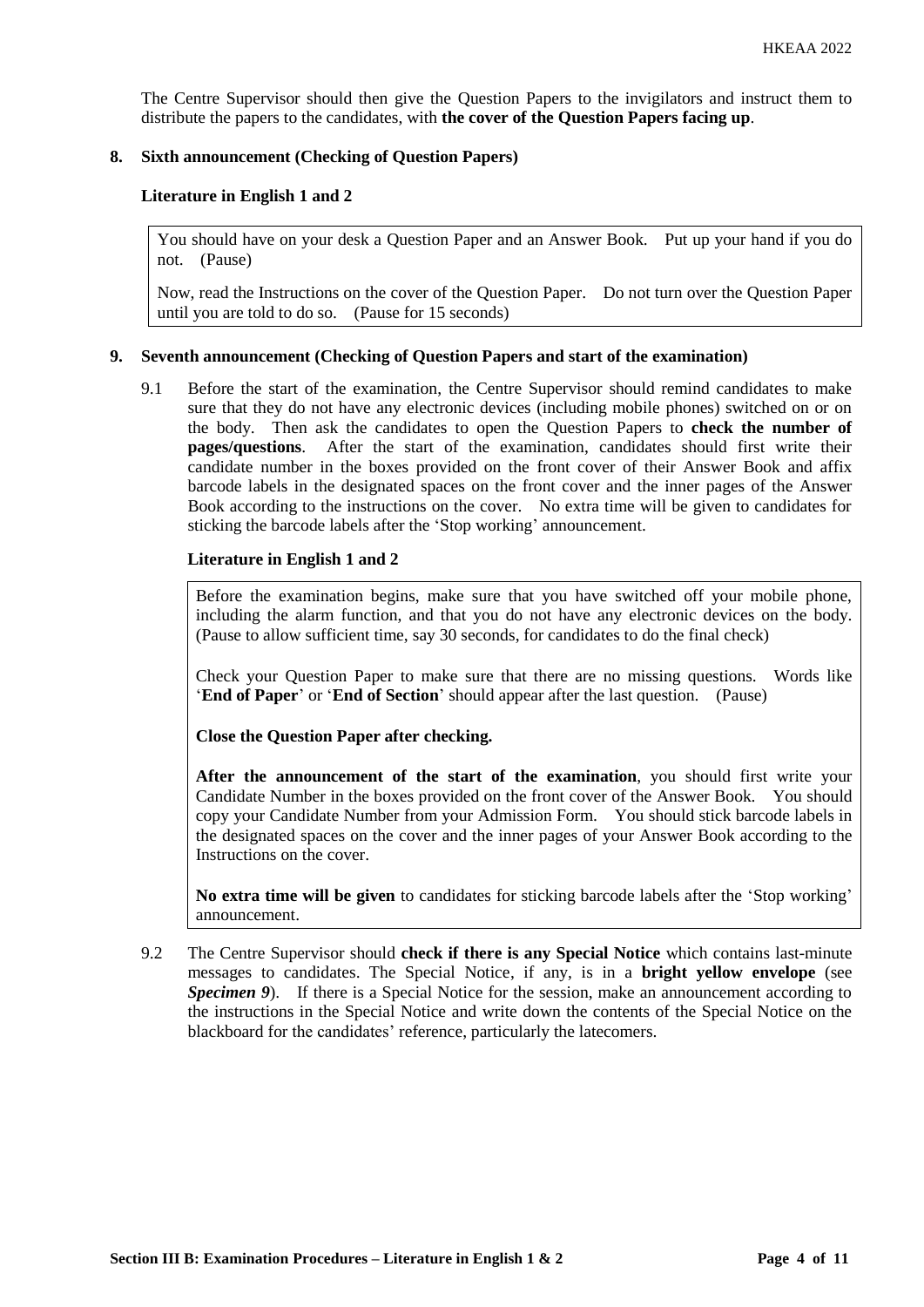9.3 If there are no questions from the candidates, the Centre Supervisor should give the signal to begin by announcing:

**Literature in English 1 and 2** (leaving early is allowed during the period after the first 30 minutes and before the last 15 minutes)

If you wish to leave early, you should put up your hand to seek an invigilator's permission. Early leavers are not allowed to take away the question papers.

According to the hall clock (my watch), the time is \_\_\_\_. The finishing time is \_\_\_\_. You may now start.

- 9.4 After the 'You may now start' announcement, the Centre Supervisor should write the actual starting time and the correct finishing time on the blackboard for the information of candidates and invigilators.
- 9.5 The Centre Supervisor should avoid the practice of writing up the starting and finishing times in advance, and should do this **only** when the precise times are known. If the hall has a clock visible to the candidates and is functioning properly (see **Notes** below), the Centre Supervisor should time the examination according to this clock. The Centre Supervisor may also refer to the digital timer available on the computer desktop of PECSS. Apart from providing a countdown of the examination time, the timer also provides reminders of the last 15 minutes, last 5 minutes and end of the examination session. The Centre Supervisor must ensure that candidates are given the full amount of time as specified on the Question Paper. **No extra time** should be given to the candidates for reading the Question Paper or for any other reason without specific instructions from the HKEAA.

#### **Notes:**

- (1) The Centre Supervisor should check whether the hall clock is functioning properly before the start of the examination. If not, candidates should be reminded not to refer to the clock during the examination.
- (2) If there are two clocks in the hall (say one in the front of the hall and one at the back), the Centre Supervisor should use the one facing the candidates and inform the candidates of the clock he/she is using for timing the examination in order to avoid misunderstanding.
- 9.6 The Centre Supervisor should ensure that all examinations start punctually as scheduled in the timetable. If under special circumstances an examination has to be delayed (due to bad weather or insufficient Question Papers being made available), the Centre Supervisor should ensure that the candidates are given the full amount of time as specified on the Question Paper. **Under no circumstances should an examination start before the scheduled time.**
- 9.7 Write the actual starting time and finishing time at the end of the session in the spaces provided on the Sessional Report (for elective subjects) (See *Specimen 20C*).

# **B. Procedures after the Start of the Examination**

#### **10. Checking the Admission Forms and Identification Documents**

Please refer to *Section III A paragraph 3* for details.

# **11. Taking of Candidates' Attendance**

Please refer to *Section III A paragraph 4* for details.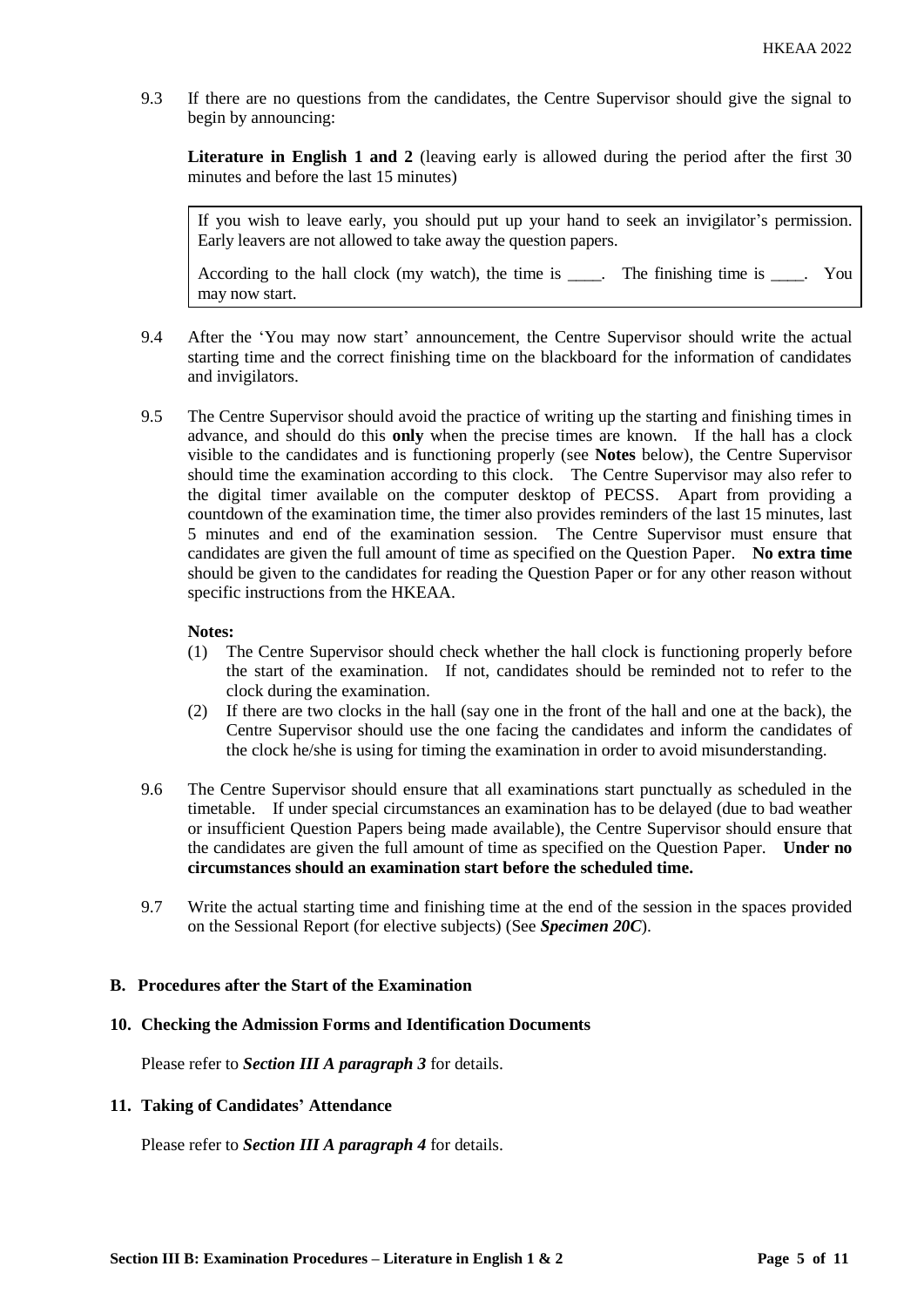### **12. Collecting Question Papers and answer books from vacant seats**

12.1 **30 minutes** after the start of the examination, ask the invigilators to collect the Question Paper/Answer Book/barcode sheet from each vacant seat and return them to the Centre Supervisor. The Centre Supervisor is advised to put the blank Answer Books inside a designated box/plastic bag to avoid mixing them up with the candidates' scripts to be collected at the end of the examination.

The Centre Supervisor should ask the invigilators to select 'Recording Absentees' from the Main Menu of their barcode scanner, scan the barcode sheets of the absentees, and upload the absentees' records to the ASTS programme before the absentees' barcode sheets are put inside the barcode sheet envelope (see *Specimen 30B*).

- 12.2 The school can retain the surplus Question Papers.
- 12.3 In the case of a candidate **requesting to have another Answer Book**, the request should not normally be accepted. Supplementary answer sheets should be supplied.

#### **13. Early leavers**

- 13.1 Early leave is not allowed for the Listening papers and Multiple-Choice papers (i.e. Music Paper 1/Mathematics Compulsory Part Paper 2/Economics Paper 1).
- 13.2 For other subjects/papers, candidates may leave the examination room after the first 30 minutes of the session to 15 minutes before the end of the session. Candidates wishing to leave during the permitted time must raise their hand to summon an invigilator. Before a candidate is given permission to leave, the invigilator should ensure that (1) the candidate number has been put down and barcode labels have been affixed in the designated spaces of the answer script even if no attempt has been made to answer any questions; and (2) the question number box on each page of the answer script has been marked. **Early leavers are not allowed to take away the Question Papers.**
- 13.3 The Centre Supervisor should report in detail (time of the incident, circumstances, etc.) any candidate who has left the examination room without permission or who has taken away the Question Paper on Report Form SR4g (see *Specimen 23A*).
- 13.4 If a candidate claims to be sick and wishes to leave outside the permitted time, he/she should state his/her reasons on Report Form SR4g for follow up by the HKEAA. He/she has to write his/her name and address in the space provided on the form. Please complete the attendance taking for the candidate and follow the script collection procedures as described in *paragraph 13.2* before letting the candidate leave.
- 13.5 The Question Papers and answer scripts of early leavers should be left on the candidates' desks. **The answer scripts should be collected at the end of the session together with those of other candidates** and placed in the appropriate script envelope while the Question Papers can be treated as ordinary surplus Question Papers which can be kept by the school.

#### **14. Questions raised by candidates**

Please refer to *Section III A paragraph 5* for details.

#### **15. Toilet arrangements**

Please refer to *Section III A paragraph 6* for details.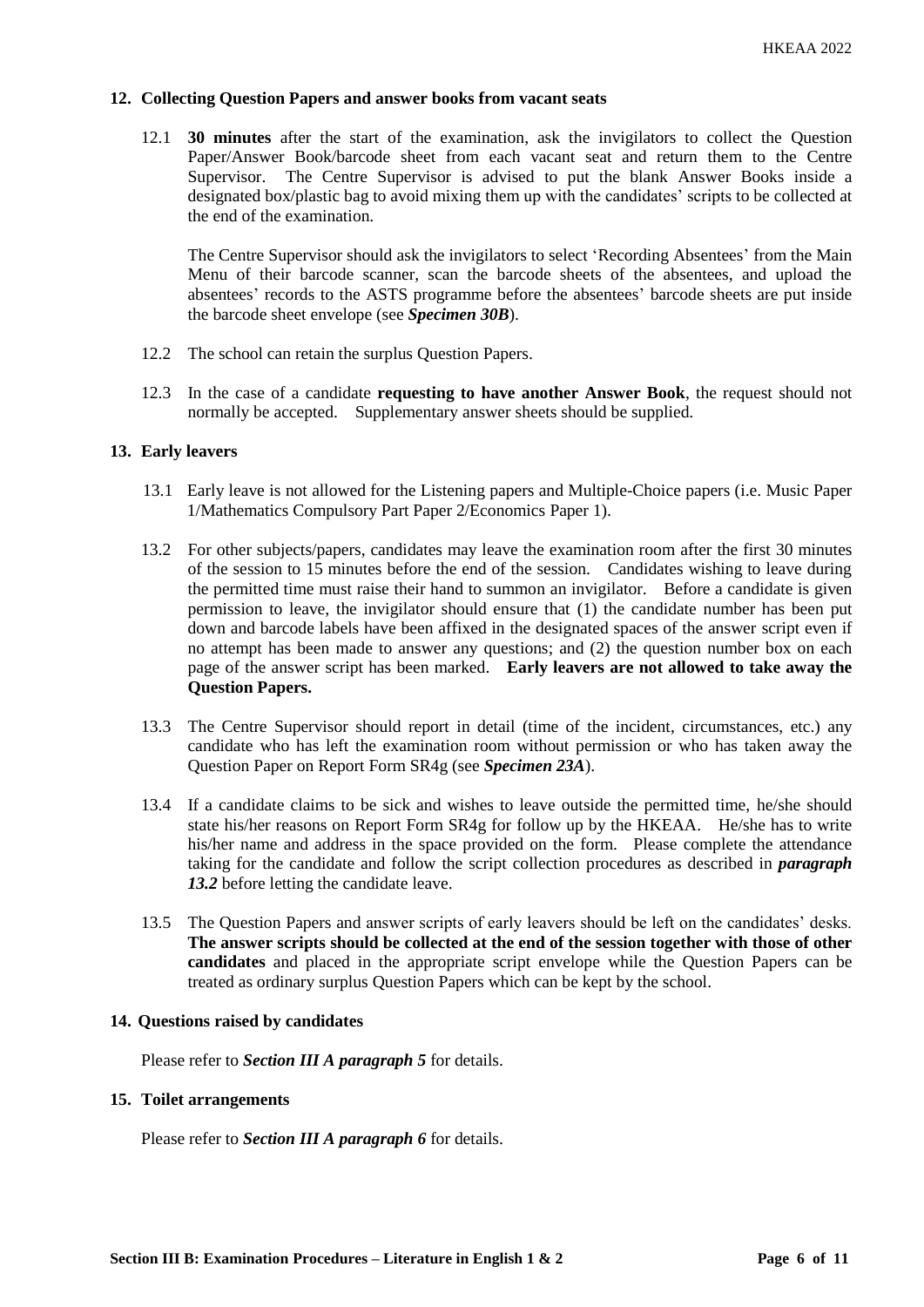### **C. Report Forms**

# **16. If the Centre Supervisor wishes to make a report about the conduct of the examination, he/she can use the following report forms:**

- Form SR1 Candidates without Admission Form/Identification Document
- Form SR3 ― Candidates Attended the Wrong Examination Centre/Subject/Paper/Module/ Language Version not on Admission Form
- Form SR4g Examination Irregularities (cheating/insufficient papers/candidates' disobeying the 'Stop working' instructions, etc.)
- Form SR4b ― Examination Irregularities (Barcodes)
- Form SR4c Examination Irregularities (Calculators)<br>Form SR4p Examination Irregularities (Mobile
- Form SR4p Examination Irregularities (Mobile Phones/Electronic Devices/Sounding Devices)
- Form SR4t Candidates Going to the Toilet<br>• Form SR4i Examination Irregularities (Invi
- Examination Irregularities (Invigilators)
- Sessional Report (for elective subjects)

### **D. End of Examination**

### **17. Eighth announcement (Reminding candidates of the time left)**

17.1 15 minutes before the end of the session, the Centre Supervisor should announce:

### **Literature in English 1 and 2**

You have 15 minutes left. You are not allowed to leave the examination room until you are told to do so.

Make sure you have marked the appropriate question number in the question number box on each page and on the cover of the Answer Book; otherwise the markers may not know which questions you have answered. Besides, make sure you have written your Candidate Number and stuck barcode labels in the designated spaces.

No extra time will be given to candidates for sticking the barcode labels or filling in the question number boxes after the 'Stop working' announcement.

17.2 5 minutes before the end of the session, the Centre Supervisor should announce:

# **Literature in English 1 and 2**

You have 5 minutes left. Make sure you have written your Candidate Number and stuck barcode labels in the designated spaces on the Answer Book and all supplementary answer sheets.

**Remember to enter the question number and mark the question number box on all appropriate pages.** 

Cross out all unwanted materials. You will *NOT* be allowed to work on your Answer Book and supplementary answer sheets including affixing barcode labels, using an eraser, filling in question numbers or holding any stationery after the 'Stop working' announcement.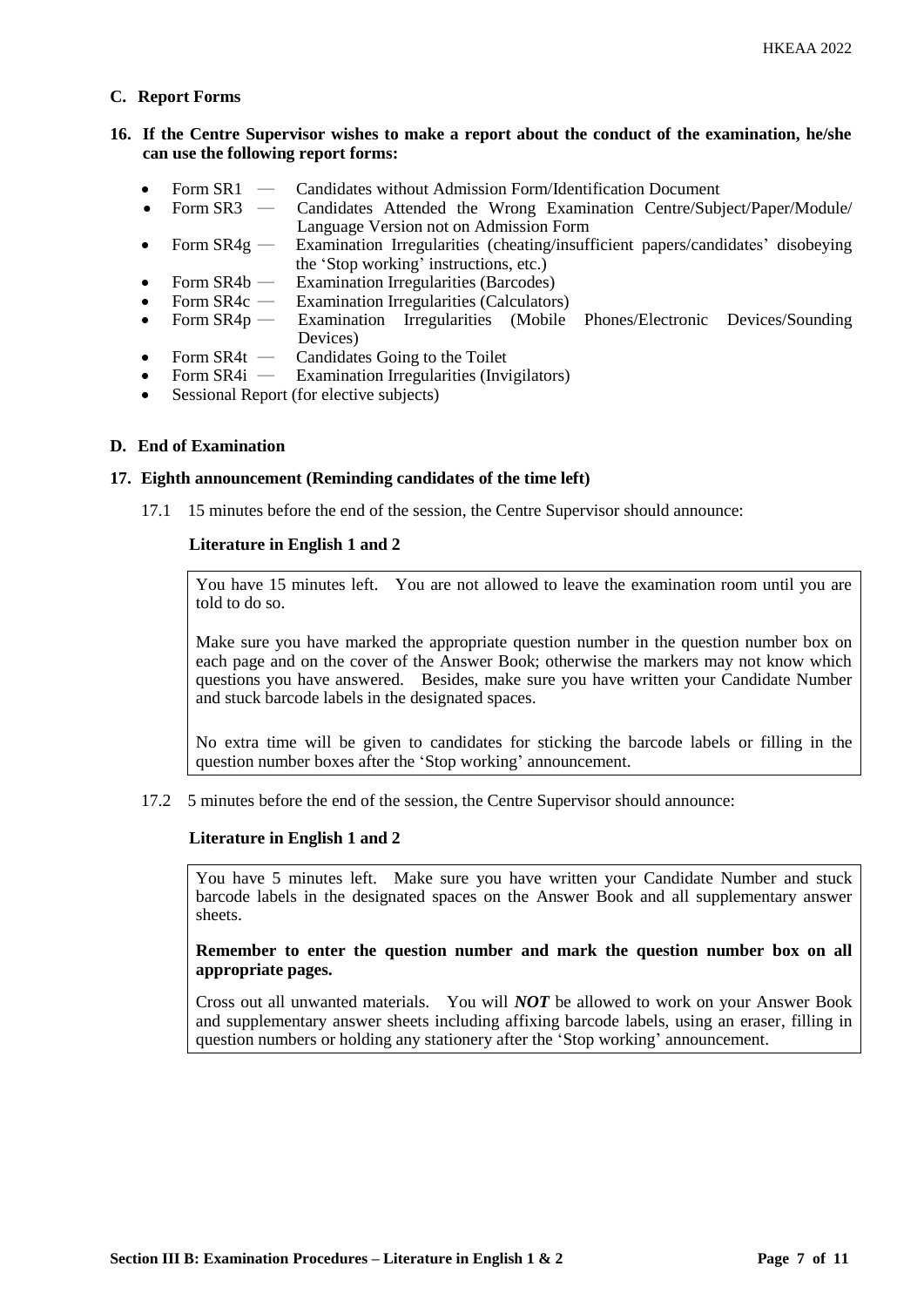# **18. Ninth announcement ('Stop working' instruction)**

18.1 When time is up, announce:

### **Literature in English 1 and 2**

The time now is \_\_\_\_\_. Time is up. Stop working. Put down all your stationery. **(Pause for 10 seconds to ensure that all candidates are complying with the instructions^)**

Do not pack your personal belongings until you are told to do so. Close your Question Paper and Answer Book. You must not work on your answers or affix barcode labels now, otherwise, you will receive a mark penalty. (Pause)

If you have supplementary answer sheets, tie them in your Answer Book with the piece of string provided. Put your Answer Book next to the unused barcode labels. They will be collected separately.

Make sure that your Admission Form and identification document do not get included in your answer script.

- **^** During the 10-second pause after *'Put down all your stationery'* is announced, the Centre Supervisor should stay on the stage to ensure that the candidates follow the instructions and invigilators should check if any candidates are still working on their answer scripts (including writing, erasing/crossing out answers, holding any stationery, affixing barcode labels or filling in question numbers).
- 18.2 For handling cases of candidates disobeying the 'Stop working' instruction, please refer to *Section IV paragraph 19*.

#### **19. Tenth announcement (Collection of answer scripts)**

- **NOTE**: **With the exception of Combined Science (Biology) Section A, Combined Science (Chemistry) Section A and Combined Science (Physics) Section A**, the Question Papers of other subjects (including multiple-choice question papers) need **NOT** be collected.
- 19.1 The Centre Supervisor should announce:

# **Literature in English 1 and 2**

Your Answer Book will be collected now. Stay in your seat quietly until you are told to leave.

While collecting the answer scripts, if you are found not having stuck a barcode label on the cover of the Answer Book, to facilitate scanning, the invigilator will let you stick the label on the cover under supervision. You are required to complete a report form before leaving the examination room.

- 19.2 The Centre Supervisor should assign the invigilators to collect separately the answer scripts and barcode sheets (with/without remaining barcode labels), etc.
- 19.3 While collecting the Answer Books, if an invigilator discovers that **a candidate has not put down his/her candidate number on the cover of his/her Answer Book, the candidate can be allowed to write his/her candidate number on the cover only under the supervision of the invigilator. However, the candidate should not be allowed to fill in the question number boxes.**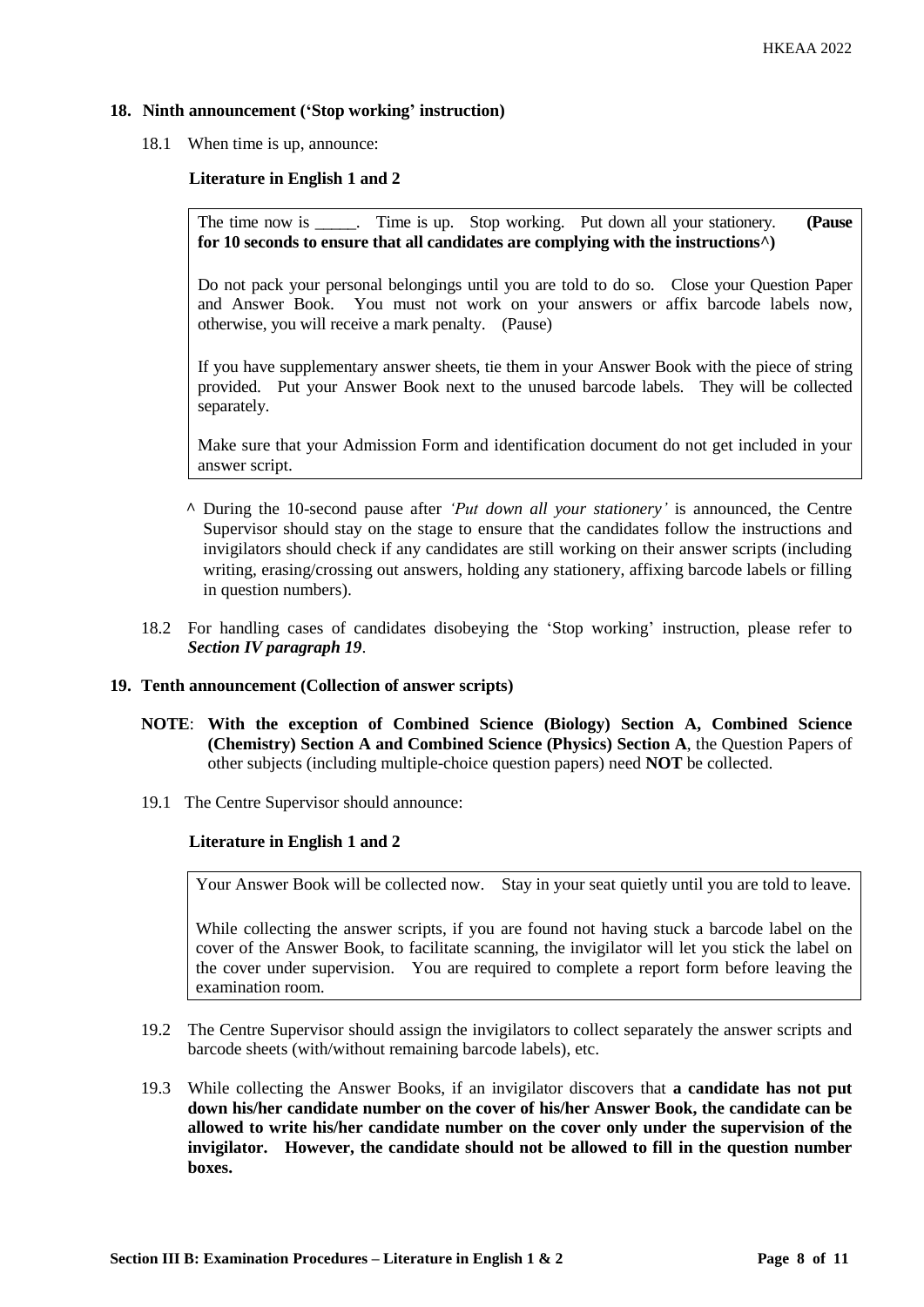19.4 While collecting the Answer Books, if an invigilator discovers that **a candidate has not stuck any barcode labels on the cover of an Answer Book, to facilitate scanning, the candidate should be asked to stick the barcode label on that cover under the supervision of the invigilator. A report must be made on Report Form SR4b. The candidate should be asked to sign the report form.** 

### **20. Checking of answer scripts collected**

- 20.1 The answer scripts should be collected in candidate number order, with the smallest candidate number on top.
- 20.2 Ask the invigilators to scan the barcode labels on the scripts, including those using spare barcode labels. After scanning all answer scripts, invigilators should place the barcode scanners on the cradle for data transmission.
- 20.3 **The Centre Supervisor should check the 'Summary Report' and the 'Discrepancy Report' in the ASTS programme to ensure that the number of candidates present tallies with the number of collected scripts.** If there is a discrepancy between the attendance records and the scripts' records, the relevant information will be shown in the 'Discrepancy Report' in the ASTS programme. The Centre Supervisor should investigate the irregularities immediately. Please refer to the 'ASTS User Guide' where necessary.
- 20.4 If, at the time of scanning the barcode labels on the scripts, an invigilator discovers that a candidate has not stuck any barcode label on the cover of an Answer Book, the Answer Book need not be scanned. The matter must be reported to the Centre Supervisor immediately and recorded on Report Form SR4b. The case will be shown in the 'Discrepancy Report' of the ASTS programme.

The Centre Supervisor should, under the page of 'Answer Script', select the relevant candidate and click 'Edit' manually to update the script record. The candidate's script record should be updated as follows:

- (i) from '0/1' to ' $\checkmark$ ' (for examinations using 1 answer book)
- (ii) from '1/2' to ' $\checkmark$ ' (for examinations using 2 answer books and 1 answer book has been scanned while the other cannot be scanned)
- (iii) from '0/2' to ' $\checkmark$ ' (for examinations using 2 answer books and both answer books cannot be scanned).

The completed Report Form SR4b and the Answer Book should be placed in the **Envelope for Special Reports & Related Scripts/Answer Sheets**.

20.5 The Centre Supervisor should put down the total number of scripts collected in the appropriate spaces on the Sessional Report (for elective subjects).

#### **21. Eleventh announcement (Dismissal of candidates)**

21.1 On completion of the collection and checking of all answer scripts, the Centre Supervisor should announce:

#### **Literature in English 1**

The Paper 2 examination of this subject will be held at . Please come back 15 minutes before the start of the examination. You may now pack your personal belongings. Make sure you have your Admission Form, identification document and other personal belongings. (Pause) You can take away your question paper. You may now leave.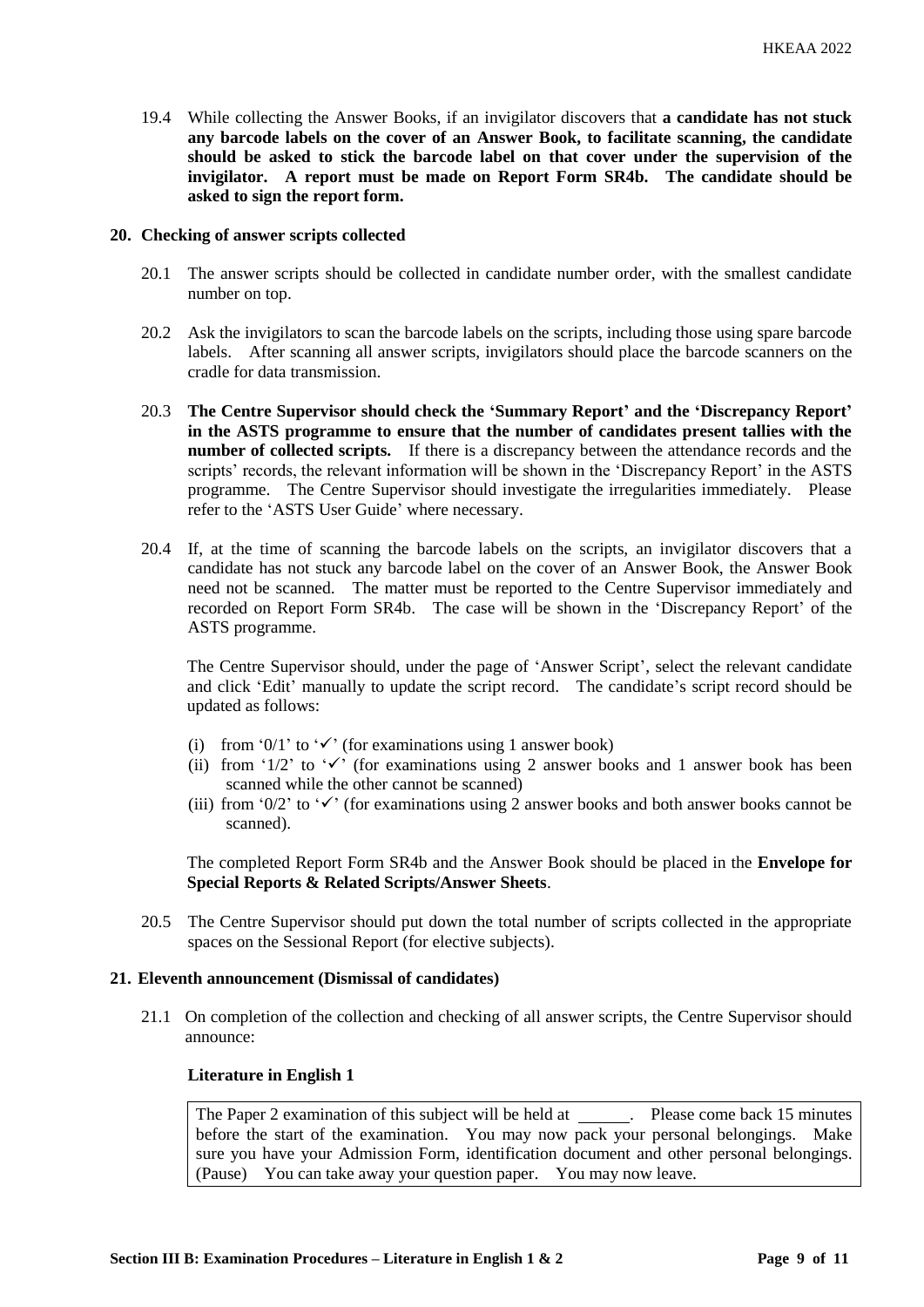# **Literature in English 2**

You may now pack your personal belongings. Make sure you have your Admission Form, identification document and other personal belongings. (Pause) You can take away your question paper. You may now leave.

21.2 In the case of a candidate reporting any irregularity concerning the examination (e.g. reports a mistake in the use of answer books), the Centre Supervisor should record the details of the irregularity (such as whether the case was reported before or after the dismissal of candidates) on Report Form SR4g so that follow-up action can be taken by the HKEAA (see *Section IV paragraph 20* on candidates using wrong answer books).

### **22. Completing the Sessional Report (for elective subjects)**

The Sessional Report (for elective subjects) should be completed by the Centre Supervisor and two invigilators (including one invigilator not provided by the centre school). This report need not be returned daily. It should be returned to the Scripts Collection Centre after the very last HKDSE examination session in the centre.

### **23. Packing of scripts and examination materials**

23.1 The Centre Supervisor should refer to the Script Envelope Summary (see *Specimen 26B*) for the number of pre-printed script envelopes provided to the centre. The answer scripts should be placed in the appropriate script envelopes (see *Specimen 26A*) in candidate number order according to the candidate number ranges printed on the script envelope labels. The number of scripts inside should be written on each of the envelopes. Each envelope should be sealed with a piece of Security Adhesive Tape. The Centre Supervisor and one invigilator should then sign on the flap of the envelope across the tape (see *Specimen 27*). The envelopes must be tied with a piece of string for carrying purposes.

#### 23.2 **Items to be placed in the normal script envelopes:**

#### **Scripts/answer sheets of**

- (1) candidates who are present (including latecomers, early leavers and additional candidates);
- (2) candidates who cannot produce their Admission Forms but can produce their identification documents and the candidate numbers claimed can be verified;
- (3) candidates whose Admission Forms do not bear their photographs and who cannot produce their identification documents but their personalised barcode sheets can be found at the centre;
- (4) candidates who have disobeyed the 'Stop working' instruction;
- (5) candidates whose calculators do not have the 'H.K.E.A.A. APPROVED' or 'H.K.E.A. APPROVED' label but the calculators are on the Permitted List.

# 23.3 **Scripts/Reports to be placed in the Envelope for Special Reports and Related Scripts (where appropriate):**

- (1) scripts of candidates who are suspected of cheating and the cribs (if any);
- (2) scripts of candidates who have attended a wrong centre;
- (3) scripts of candidates who cannot produce their Admission Forms and/or valid identification documents and their personalised barcode sheets cannot be found at the centre;
- (4) scripts of candidates who have taken a subject/paper/module/language version not listed on the Admission Form;
- (5) scripts of any other candidates who use spare barcode sheets/who are not given any barcode sheets;

Candidates who use spare barcode sheets